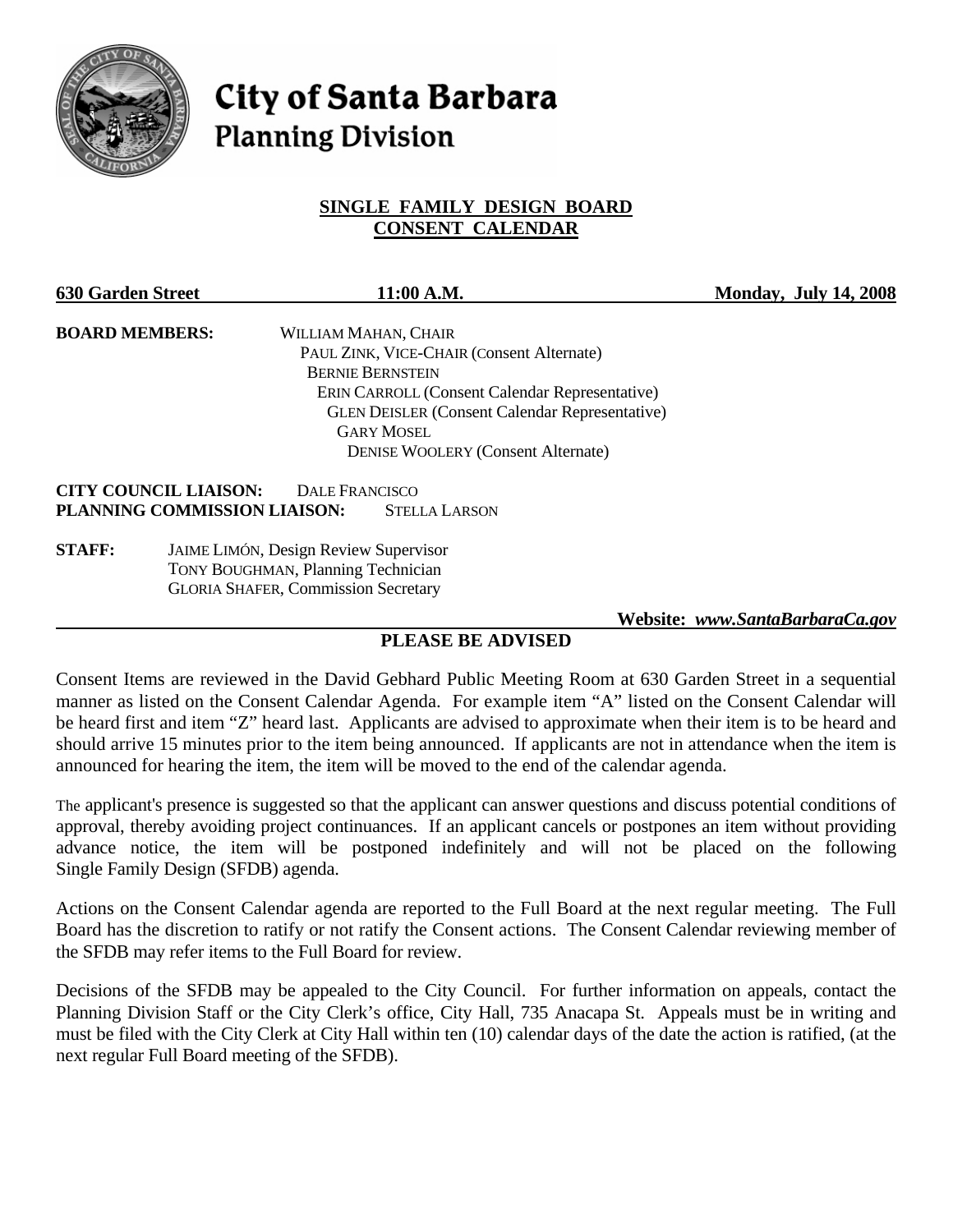### **NOTICE:**

**AGENDAS, MINUTES and REPORTS:** Copies of all documents relating to agenda items are available for review at 630 Garden St. and agendas and minutes are posted online at www.SantaBarbaraCa.gov/sfdb. If you have any questions or wish to review the plans, please contact Tony Boughman, Planning Technician I, at (805) 564-5470 between the hours of 8:30 a.m. to 4:00 p.m., Monday through Thursday, and every other Friday. Or by email at tboughman@santabarbaraca.gov. Please check our website under City Calendar to verify closure dates.

**AMERICANS WITH DISABILITIES ACT:** In compliance with the Americans with Disabilities Act, if you need special assistance to participate in this meeting, please contact the Planning Division at (805) 564-5470. Notification at least 48 hours prior to the meeting will enable the City to make reasonable arrangements.

**POSTING:** That on Thursday, July 10, 2008 at 4:00 p.m., this Agenda was duly posted on the indoor and outdoor bulletin boards at the Community Development Department, 630 Garden Street, and online at www.SantaBarbaraCa.gov/sfdb.

#### **REVIEW AFTER FINAL**

#### **A. 2917 PASEO DEL REFUGIO E-3 Zone**

 Assessor's Parcel Number: 053-204-004 Application Number: MST2007-00370 Owner: Michael and Juneal Chenoweth Family Trust Architect: Jason Grant

(Proposal for first-floor additions and a new second-story for an existing 1,453 square foot one-story single-family residence. The existing one-car garage and laundry room will be demolished. The project would result in a 2,960 square foot two-story residence including the 413 square foot two-car garage on a 9,000 square foot lot with a proposed FAR of 0.33.)

**(Review After Final for plans showing existing grade to be approximately 24 inches lower than approved, resulting in building height of 23' 7" instead of 22' 3".)** 

#### **FINAL REVIEW**

## **B.** 1141 HARBOR HILLS DR **E-1** Zone

| <b>Assessor's Parcel Number:</b> | 035-314-004                    |
|----------------------------------|--------------------------------|
| <b>Application Number:</b>       | MST2007-00438                  |
| Architect:                       | Amy Taylor                     |
| Owner:                           | Nancy Engstrom                 |
| Owner:                           | Fahlman Joyce Holliday Trustee |

(Proposal for a 808 square foot addition and remodel for an existing one-story 3,353 square foot singlefamily residence on a 10,062 square foot lot in the Hillside Design District. The project includes repair of the foundation and the addition of a lower level under the rear of the residence. The proposed total square footage of 3,757 [counting  $1/2$  the basement] is 100% of the maximum FAR.)